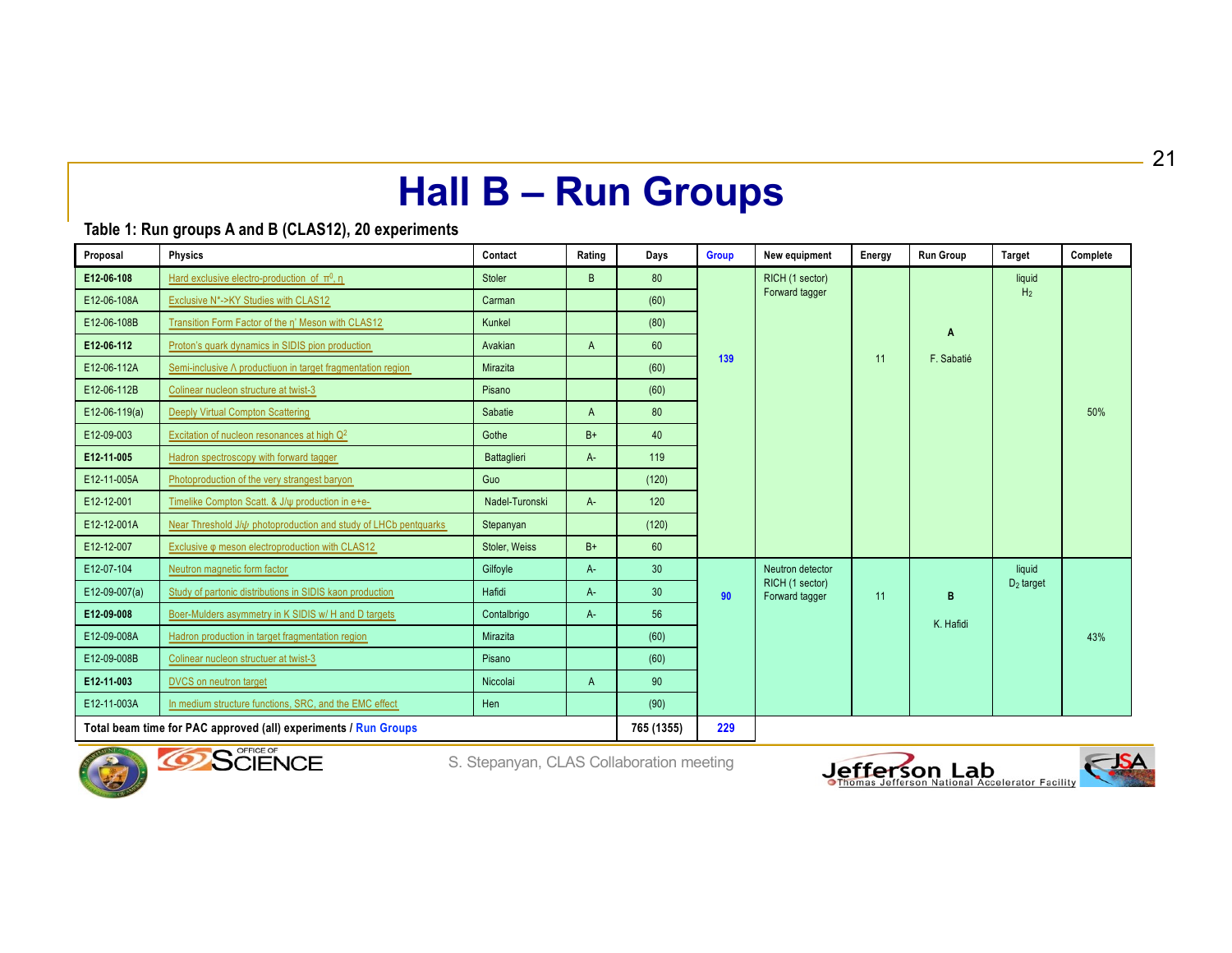# **Table 2: Run groups C, D, E, F, G and H (CLAS12), 13 experiments**

| Proposal                                                               | <b>Physics</b>                                           | Contact          | Rating         | Days        | <b>Group</b>    | Equipment                                                               | Energy (GeV) | Group         | Target                             | Complete |
|------------------------------------------------------------------------|----------------------------------------------------------|------------------|----------------|-------------|-----------------|-------------------------------------------------------------------------|--------------|---------------|------------------------------------|----------|
| E12-06-109                                                             | Longitudinal Spin Structure of the Nucleon               | Kuhn             | $\overline{A}$ | 80          |                 | Longitudinally<br>Polarized target<br>RICH (1 sector)<br>Forward tagger | 11           | C.<br>S. Kuhn | NH <sub>3</sub><br>ND <sub>3</sub> |          |
| E12-06-109A                                                            | DVCS on the neutron with polarized deuterium target      | Niccolai         |                | (60)        |                 |                                                                         |              |               |                                    |          |
| E12-06-119(b)                                                          | DVCS on longitudinally polarized proton target           | Sabatie          | $\overline{A}$ | 120         |                 |                                                                         |              |               |                                    |          |
| E12-07-107                                                             | Spin-Orbit Correl. with Longitudinally polarized target  | Avakian          | A-             | 103         | 485-120         |                                                                         |              |               |                                    |          |
| E12-09-007(b)                                                          | Study of partonic distributions using SIDIS K production | Hafidi           | $A -$          | 80          |                 |                                                                         |              |               |                                    |          |
| E12-09-009                                                             | Spin-Orbit correlations in K production w/ pol. targets  | Avakian          | $B+$           | 103         |                 |                                                                         |              |               |                                    |          |
| E12-06-106                                                             | Color transparency in exclusive vector meson production  | Hafidi(El Fassi) | $B+$           | 60 30       | 30 <sup>°</sup> |                                                                         | 11           | D             |                                    |          |
| E12-06-106A                                                            | Nuclear TMDs in CLAS12                                   | Dupre            |                | (30)        |                 |                                                                         |              |               |                                    |          |
| E12-06-117                                                             | <b>Quark propagation and hadron formation</b>            | <b>Brooks</b>    | A-             | 60          | 60              |                                                                         | 11           | E.            | Nuclear                            |          |
| E12-06-113                                                             | Free Neutron structure at large x                        | <b>Bueltman</b>  | $\overline{A}$ | 42          | 42              | Radial TPC                                                              | 11           | F             | Gas $D2$                           | 100%     |
| E12-14-001                                                             | EMC effect in spin structure functions                   | <b>Brooks</b>    | B+             | 55          | 55              | Pol. target, Li                                                         | 11           | G             | 6LiH/7LiD                          |          |
| C12-11-111                                                             | SIDIS on transverse polarized target                     | Contalbrigo      | $\mathsf{A}$   | 110         |                 | Transversely<br>polarized target                                        | 11           | H             | HD                                 |          |
| C12-12-009                                                             | Transversity w/ di-hadron on transvere target            | Avakian          | $\overline{A}$ | 110         | 110             |                                                                         |              |               |                                    |          |
| C12-12-010                                                             | DVCS with transverse polarized target in CLAS12          | Elouadrhriri     | $\overline{A}$ | 110         |                 |                                                                         |              |               |                                    |          |
| Total beam time for PAC approved (all) experiments / Run Groups (+ C1) |                                                          |                  |                | 1003 (1093) | 307 (417)       |                                                                         |              |               |                                    |          |

# **Table 3: Run groups I and J (non-CLAS12), 2 experiments**

| Proposal                                                | <b>Physics</b>                                         | Contact   | Rating | Days | Group | Equipment       | Energy (GeV) | Group | Target             | Complete |
|---------------------------------------------------------|--------------------------------------------------------|-----------|--------|------|-------|-----------------|--------------|-------|--------------------|----------|
| E12-11-006                                              | Heavy Photon Search at Jefferson Lab (HPS)             | Jaros     |        | 180  | 180   | Setup in alcove | 2.2, 6.6     |       | <b>Nuclear</b>     | 56.7%    |
| E12-11-106                                              | High Precision Measurement of the Proton Charge Radius | Gasparian | P      | 15   |       | Primex          | 1.1.2.2      |       | H <sub>2</sub> qas | 100%     |
| Total beam time for PAC approved non-CLAS12 experiments |                                                        |           |        | 195  | 305   |                 |              |       |                    |          |